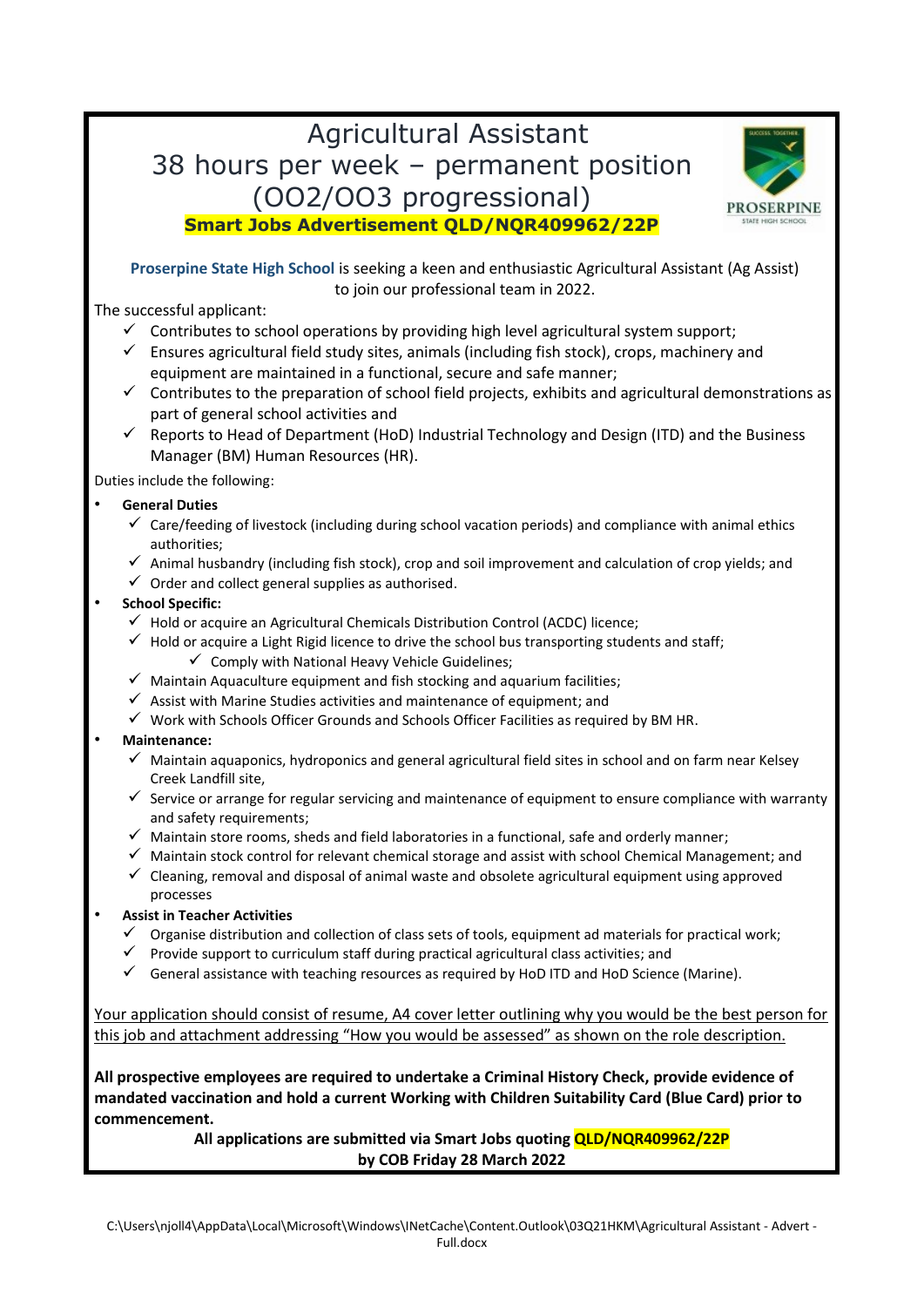# Role Description

**Agricultural Assistant** 

| Job Ad Reference       |                                                                                                                                        |                                                                          |           |
|------------------------|----------------------------------------------------------------------------------------------------------------------------------------|--------------------------------------------------------------------------|-----------|
| Job Evaluation No.     | 17435                                                                                                                                  | TRIM No                                                                  | 14/237277 |
| <b>Work Unit</b>       | State Schools/State High Schools or Other<br><b>Educational Institution</b><br><b>State Schools Division</b>                           |                                                                          |           |
| Location               | Various locations throughout the State                                                                                                 |                                                                          |           |
| Classification         | OO2 (Progressional) General Employees (Qld<br><b>Government Departments) and Other Employees</b><br>Award - State 2015<br>38 hour week |                                                                          |           |
|                        | Permanent / Temporary / Full-time / Part-time                                                                                          |                                                                          |           |
| Job Type               | determined                                                                                                                             | Temporary period until XXXX unless otherwise                             |           |
| Salary Range           | per annum                                                                                                                              |                                                                          |           |
|                        |                                                                                                                                        | Plus superannuation contributions of up to 12.75% of your annual salary. |           |
| <b>Contact Officer</b> |                                                                                                                                        |                                                                          |           |
| Contact Telephone      |                                                                                                                                        |                                                                          |           |
| Closing Date           |                                                                                                                                        |                                                                          |           |

## **Your employer**

The Department of Education (DoE) is committed to ensuring Queenslanders have the education and skills they need to contribute to the economic and social development of Queensland. The department delivers world class education services for people at every stage of their personal and professional development. We are also committed to ensuring our education systems are aligned to the state's employment, skills and economic priorities. DoE is a diverse organisation with the largest workforce in the state. We are committed to teaching and learning environments that have at their centre child/student and staff health and safety. We provide services through the following service delivery areas:

- State Schools Division delivers high quality education to more than 70 percent of all Queensland school students at prep, primary and secondary levels.
- Policy, Performance and Planning Division takes a strategic approach to driving the business of the portfolio, across, schooling, early childhood, education and care and Indigenous education policy. The division engages in policy development and intergovernmental relations, legislation, governance and planning, and monitors and reviews the department's performance framework.
- The Early Childhood and Education Improvement Division is responsible for the strategic management and implementation of early learning and development reforms, coordination of early childhood education and care programs, approval and regulation of services, supporting assessment and ratings and the quality improvement for all early childhood development and education improvement in Queensland. The Division is also responsible for monitoring and supporting school performance and improvement through the leadership and management of a school review program.
- Corporate Services Division consists of Information and Technologies Branch, Finance Branch, Procurement Services Branch and Infrastructure Services Branch which work together to ensure that the department achieves sustainable investment, better utilisation of assets and resources, increased organisational productivity and accountability from its investment for both business and education outcomes.
- The People and Executive Services Division consists of Human Resources Branch, Strategic Communications and Engagement Branch and Legal Services.

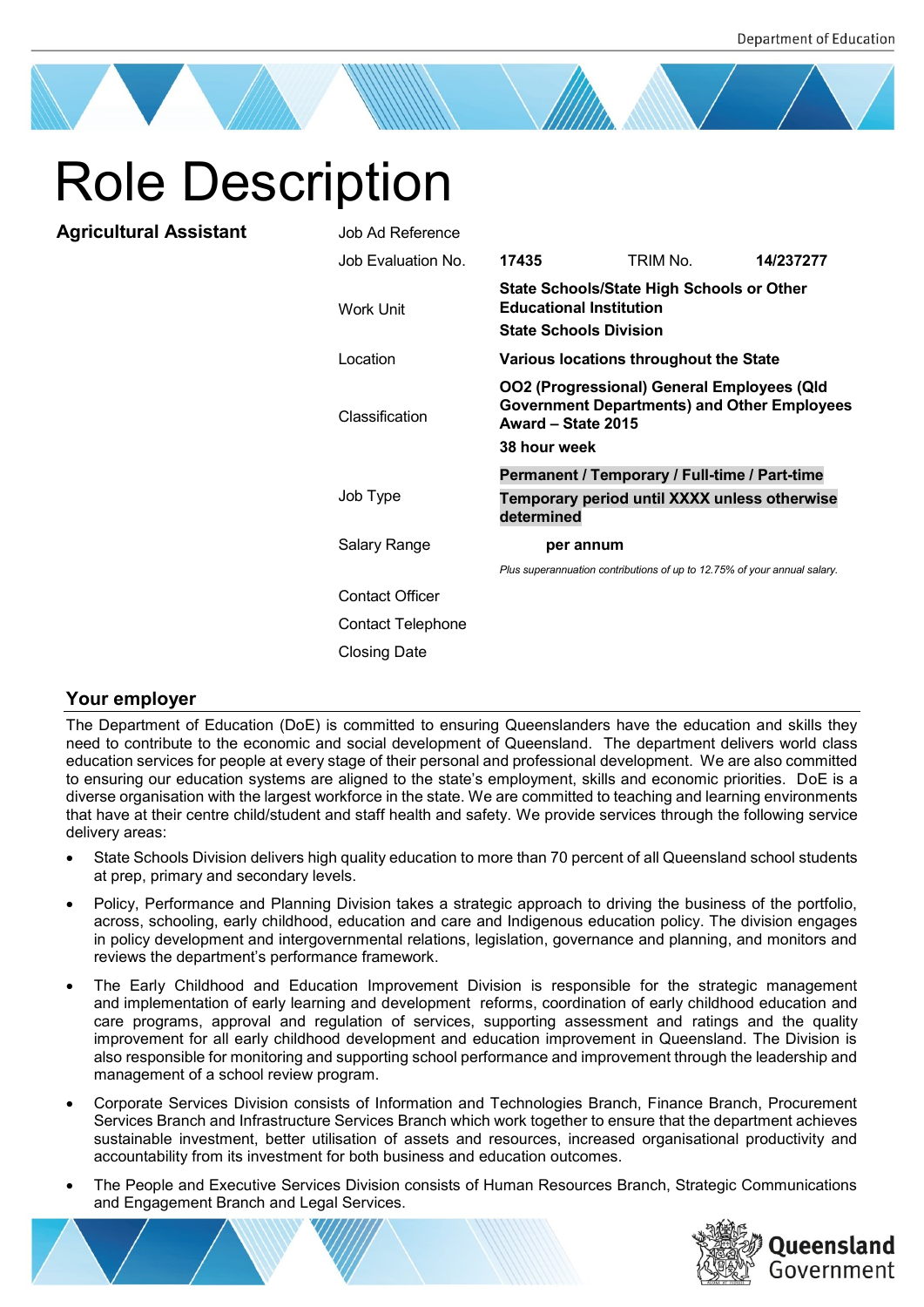• The Office of Industrial Relations (OIR) contributes to the Government's strategic objectives in the areas of workplace health and safety, electrical safety, workers' compensation, industrial relations and labour hire regulation and seeks to improve performance in these areas through regulatory and policy frameworks and the provision of evidenced-based services and advice.

State Schools Division is responsible for ensuring Queensland state school students are engaged in learning, achieving and successfully transitioning to further education, training and work.

State Schools Division develops the strategic direction for state schools, supported by operational policies and ensuring their implementation in regions and schools.

Schools are the focus of expertise in learning. They perform a vital role in providing opportunities to students to acquire knowledge and understanding, pursue special interests, strive to achieve excellence and develop social and vocational skills. Their core business is providing a learning program for students to achieve system wide and school based learning outcomes. Schools also aim to facilitate and support participation among parents, students, administrators, teachers and others in the school community and between the school and departmental support structures.

For more information about the department, please visit our website at [www.qed.qld.gov.au](http://www.qed.qld.gov.au/)

#### **Your opportunity**

As the Agricultural Assistant you will:

- Contribute to the efficient and effective operation of the school by providing a high level of agricultural systems support to the nominated school staff.
- Ensure that the agricultural field study sites, animals, crops, machinery and equipment used by the school are maintained in a functional, secure and safe manner.
- Contribute to the preparation of school field projects, exhibits and agricultural demonstrations as part of the general school activities.

The Agricultural Assistant reports in the first instance to the Head of Department or subject coordinator responsible for the school's agricultural department, but is ultimately responsible to the school Principal. Agricultural Assistants may report directly to the school Business Manager on some issues.

#### **Your role**

As the Agricultural Assistant you will have responsibility for the following:

#### **General**

- Preparation of all agricultural field sites and agricultural machinery, equipment and materials.
- Planting, watering and care of crops and market gardens and related duties including regular physical maintenance and the use of appropriate insecticides and fertilisers where necessary.
- Care and feeding of animals, cleaning cages and pens and related duties.
- Take simple measurements, for example, weighing crop yields.
- Order and/or collect general agricultural supplies and materials as authorised by the Head of Department, Principal or nominated delegate.
- Animal husbandry, crop and soil improvement and enhancement activities.
- Other relevant agricultural duties as directed by the Head of Department, Principal or nominated delegate.

#### **Maintenance**

- Preparation and maintenance of field study sites by establishing and repairing fences, gates and soil maintenance.
- Arrange regular servicing and maintenance of agricultural machinery and equipment to ensure compliance with warranty and safety requirements.
- Maintain store rooms, machinery sheds and field laboratories in a functional, safe and orderly manner.
- Maintain plant rooms, glasshouses and aquariums.
- Maintain the stock book for petrol, LP gas, insecticides, herbicides, fertilisers and chemicals used in agricultural activities.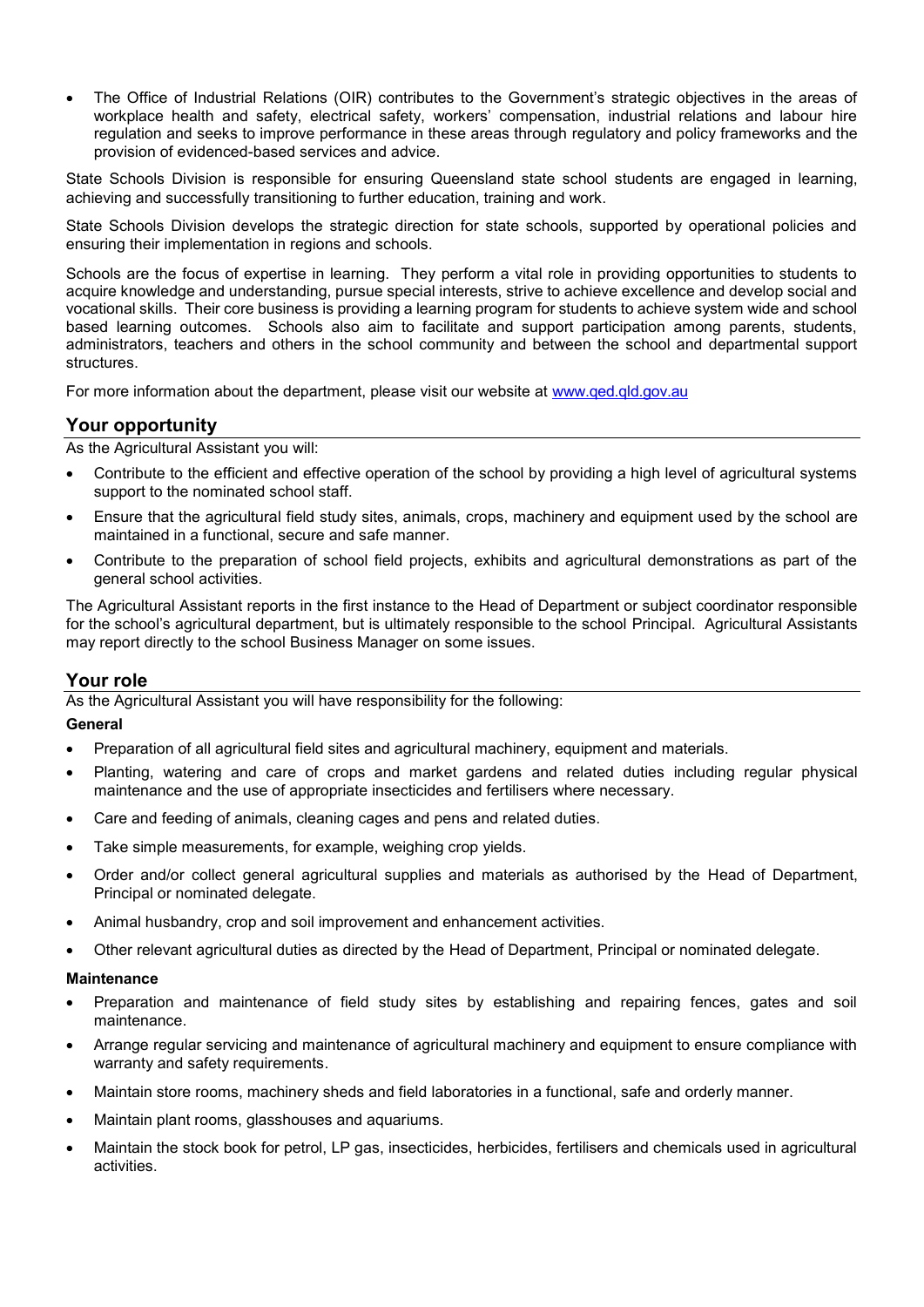#### **Cleaning**

- Removal and disposal of animal waste and associated materials.
- Removal and/or disposal of agricultural equipment rubbish as required.

#### **Stores Management**

- Collect and/or receive deliveries of agricultural materials, unpack, check invoices and appropriately store and monitor petrol, LP gas, insecticides, herbicides, fertilisers, chemicals and associated supplies and prepare requisitions.
- Conduct annual stocktake of materials and equipment within the agricultural department.

#### **Assisting Teaching Activities**

- Organise the distribution and collection of class sets of tools, equipment and materials for practical work.
- Provide support to teachers during practical agricultural class activities.
- General assistance with teaching material for agricultural classes.
- Monitor safety and first aid requirements within the agricultural department.

### **How you will be assessed**

Within the context of the role described above, the ideal applicant will be someone who has the following key capabilities:

#### **1. Supports strategic direction**

Ability to work with limited supervision, participate in discussions, and refer problems to supervisor.

#### **2. Achieves results**

See tasks through to completion with ability to use and maintain portable hand tools, agricultural equipment and materials, and manage the care of farm animals, crops and any other agricultural activity.

#### **3. Supports productive working relationships**

Operate as an effective team member, displaying awareness of safe and healthy work practices, especially in situations where students are present.

#### **4. Displays personal drive and integrity**

Ensure goals are achieved through the application of Workplace Health and Safety standards, especially in the use, application and storage of petrol, LP gas, insecticides, herbicides, fertilisers and chemicals.

#### **5. Communicates with influence**

Communicate messages clearly and concisely to support teachers during agricultural practical lessons.

#### **Additional information**

- For school based non-teaching temporary positions The duration of this position will be dependent on work demands, the availability of ongoing funding, and model allocated resources. Delete if not applicable.
- Technical skills, not requiring trade or equivalent qualifications, are required in order to safely and effectively operate basic machinery to perform routine and standard functions, and organise duties across a working day to meet regular work load requirements. Curriculum Activity Risk Management Guidelines are available on the department's website at <http://education.qld.gov.au/curriculum/carmg/agricultural-science.html>
- Appointees to these positions will be employed as Agricultural Assistants OO2. Their eligibility for progression to Agricultural Assistant OO3 will be conditional upon their satisfying the following criteria:
	- Four (4) years satisfactory service as an Agricultural Assistant; and
	- Sound knowledge of agricultural practices as deemed relevant to the operations of the particular unit (for example, soil erosion, crop management, farm welding etc.)
	- **OR**
	- One (1) year satisfactory service as an Agricultural Assistant; and
	- Completion of an appropriate degree from a recognised tertiary institution;
	- **OR**
	- Two (2) years satisfactory service as an Agricultural Assistant; and
	- Completion of an appropriate diploma or other course of study from a recognised Tertiary institution.
- In accordance with the *[Working with Children \(Risk Management and Screening\) Act 2000](https://www.legislation.qld.gov.au/view/pdf/asmade/act-2019-018) ,* a person is prohibited from working in regulated child-related employment unless the person holds a current Working with Children Check clearance (blue card) issued by Blue Card Services: [www.bluecard.qld.gov.au/](http://www.bluecard.qld.gov.au/)
- A criminal history check may be initiated on the successful applicant.